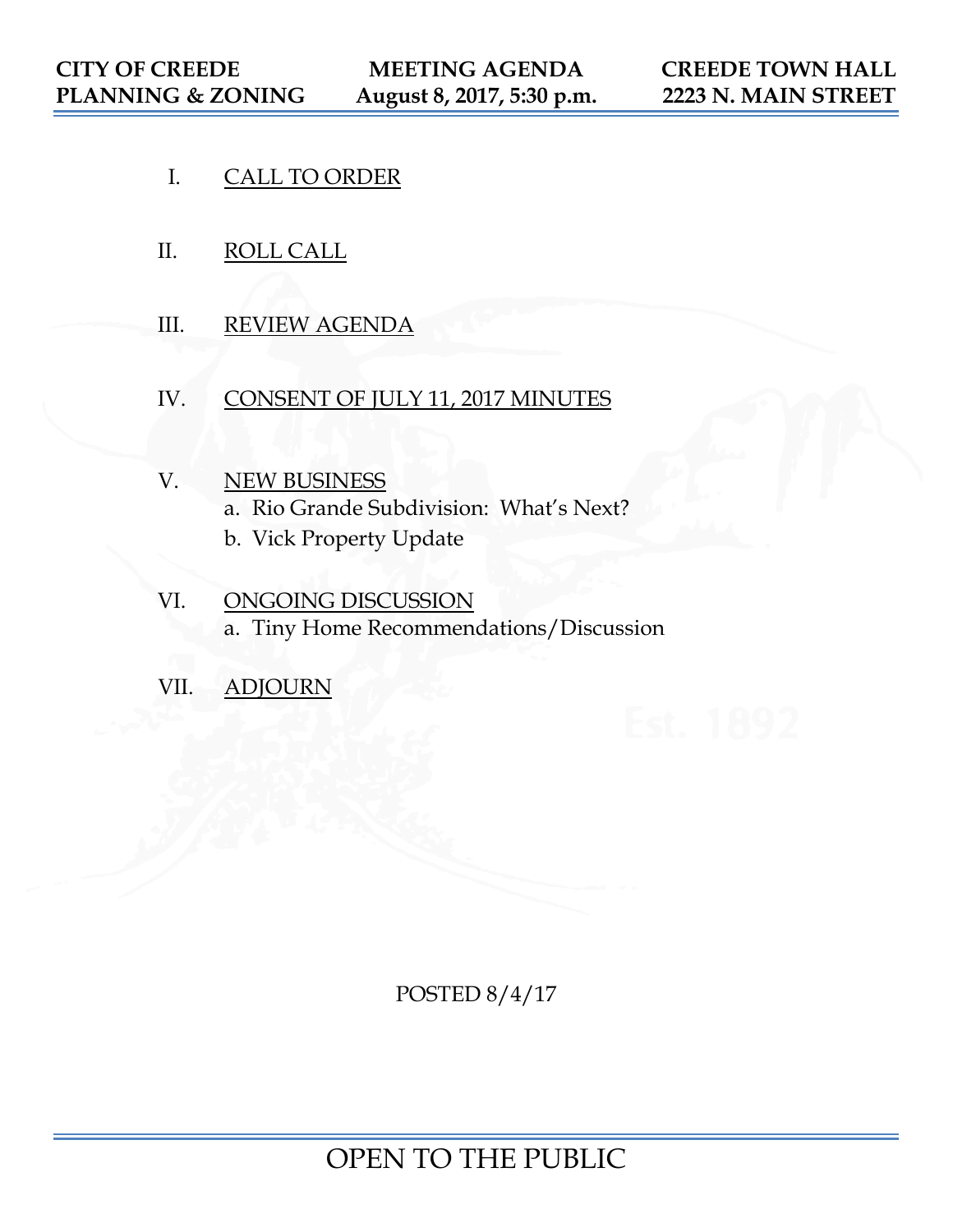## **PLANNING & ZONING COMMISSION CITY OF CREEDE, COLORADO – A TOWN July 11, 2017**

#### REGULAR MEETING

The Planning and Zoning Commission of the City of Creede – a Town, County of Mineral, State of Colorado, met in the Creede Town Hall at the hour of 5:31 p.m. There being present at the call of the roll the following persons:

COMMISSIONERS PRESENT: Lauri Jordan, Ed Vita, Frank Freer COMMISSIONERS ABSENT: Amy Krueger, Jeffrey Larson Commission Chair Jordan, presiding, declared a quorum present: Those members of staff also present were as follows: Clyde Dooley, Town Manager Randi Snead, Town Clerk

#### AGENDA

Old business and new business were switched Commissioner Freer moved and Commissioner Vita seconded to approve the agenda as presented. The vote was unanimous. Commission Chair Jordan declared the motion carried.

#### CONSENT OF JUNE 15, 2017 MINUTES

Two corrections were made to the June 15, 2017 minutes. Commissioner Freer moved and Commissioner Vita seconded to approve the June 15, 2017 minutes as presented. The vote was unanimous. Commission Chair Jordan declared the motion carried.

#### NEW BUSINESS

## EGOLF/JACKSON REPLAT

Dooley informed the Commission that a boundary agreement and replat was being pursued by property owners on a section of Aspen Avenue. A public hearing will be held on August 1, 2017.

#### MCLEAN/MORTON/CITY REPLAT

Dooley informed the Commission that a boundary agreement and replat was being pursued by property owners between the Peterson property south of Town Hall to the Courthouse. The city will be joining the property owners to perfect the property that town hall and the shop occupies. A public hearing will be scheduled when the due process reaches that point.

#### OLD BUSINESS

#### TINY HOMES

 Tiny homes regulation was discussed at length. No specific recommendations were made, but direction was established for continuing the conversation at the August 15, 2017 meeting.

#### ADJOURN

There being no further business to come before the Planning and Zoning Commission at this time, Commissioner Vita moved and Commissioner Krueger seconded that the meeting be adjourned at 6:35 p.m. The vote was unanimous. Commission Chair Jordan declared the motion carried.

Respectfully submitted:

/*Randi Snead/* Randi Snead, City Clerk/Treasurer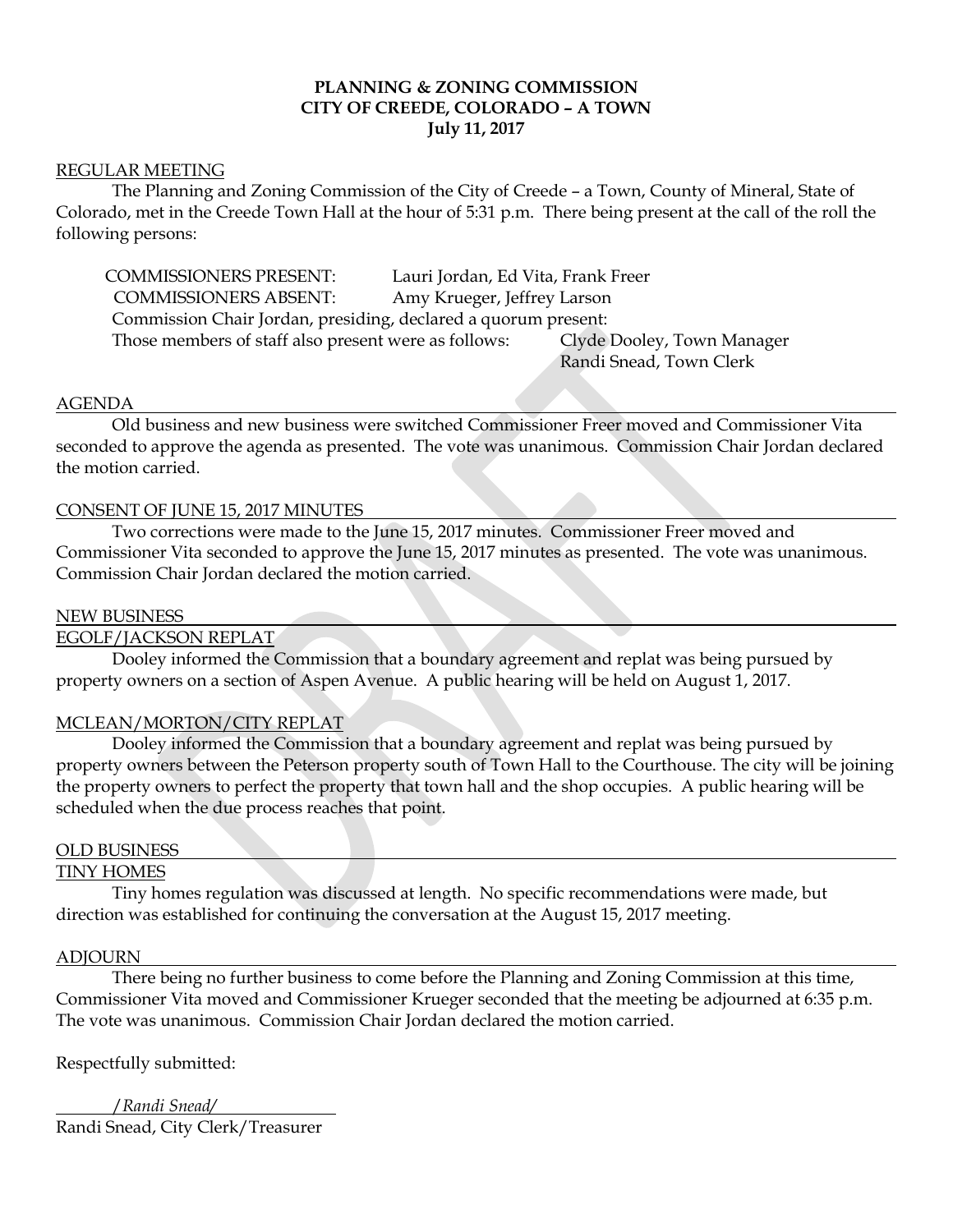# RIO GRANDE STREET SUBDIVISION

| TO:             | Planning & Zoning Commission  |
|-----------------|-------------------------------|
| FROM:           | Clyde                         |
| <b>SUBJECT:</b> | Rio Grande Street Subdivision |
| DATE:           | August 15, 2017               |

The Rio Grande Street Subdivision was approved last week with Ordinance No. 402. The next step is to identify the new lots and parcel with a resolution. I've started working on that and I'd like to also include the intended uses of the properties in the same resolution. Last discussions I remember was Lot 1 for parking, Lot 2 & 3 to be residential and parcel A as open space. Is that still consistent with your plans? If so, I'll take that to Trustees for discussion at their work session next week and possibly for their approval on September  $5<sup>th</sup>$ .

The other thing we need to start discussing is restricting or closing this portion of Rio Grande Street to thru traffic.

I'll also start working on a boundary line agreement with the property owners along the east side of Rio Grande Street and expect that to take between 60 & 75 days.

 $\mathcal{L}_\mathcal{L} = \mathcal{L}_\mathcal{L} = \mathcal{L}_\mathcal{L} = \mathcal{L}_\mathcal{L} = \mathcal{L}_\mathcal{L} = \mathcal{L}_\mathcal{L} = \mathcal{L}_\mathcal{L} = \mathcal{L}_\mathcal{L} = \mathcal{L}_\mathcal{L} = \mathcal{L}_\mathcal{L} = \mathcal{L}_\mathcal{L} = \mathcal{L}_\mathcal{L} = \mathcal{L}_\mathcal{L} = \mathcal{L}_\mathcal{L} = \mathcal{L}_\mathcal{L} = \mathcal{L}_\mathcal{L} = \mathcal{L}_\mathcal{L}$ 

| TO:                          | Planning & Zoning Commission |
|------------------------------|------------------------------|
| FROM:                        | Clyde                        |
| <b>SUBJECT:</b> Final survey |                              |
| DATE:                        | June 15, 2017                |

Here is the "almost final survey" for Rio Grande Street Subdivision. I say almost, because there are a couple typo's I've noticed and please let me know if you spot any.

Eric is working on the subdivision ordinance and we'll have that and the corrected survey ready for the Trustee's public hearing on the 18<sup>th</sup> of July.

Once the subdivision is completed, we'll start the process with the property owners along the east side of Rio Grande Street to vacate and convey property to them.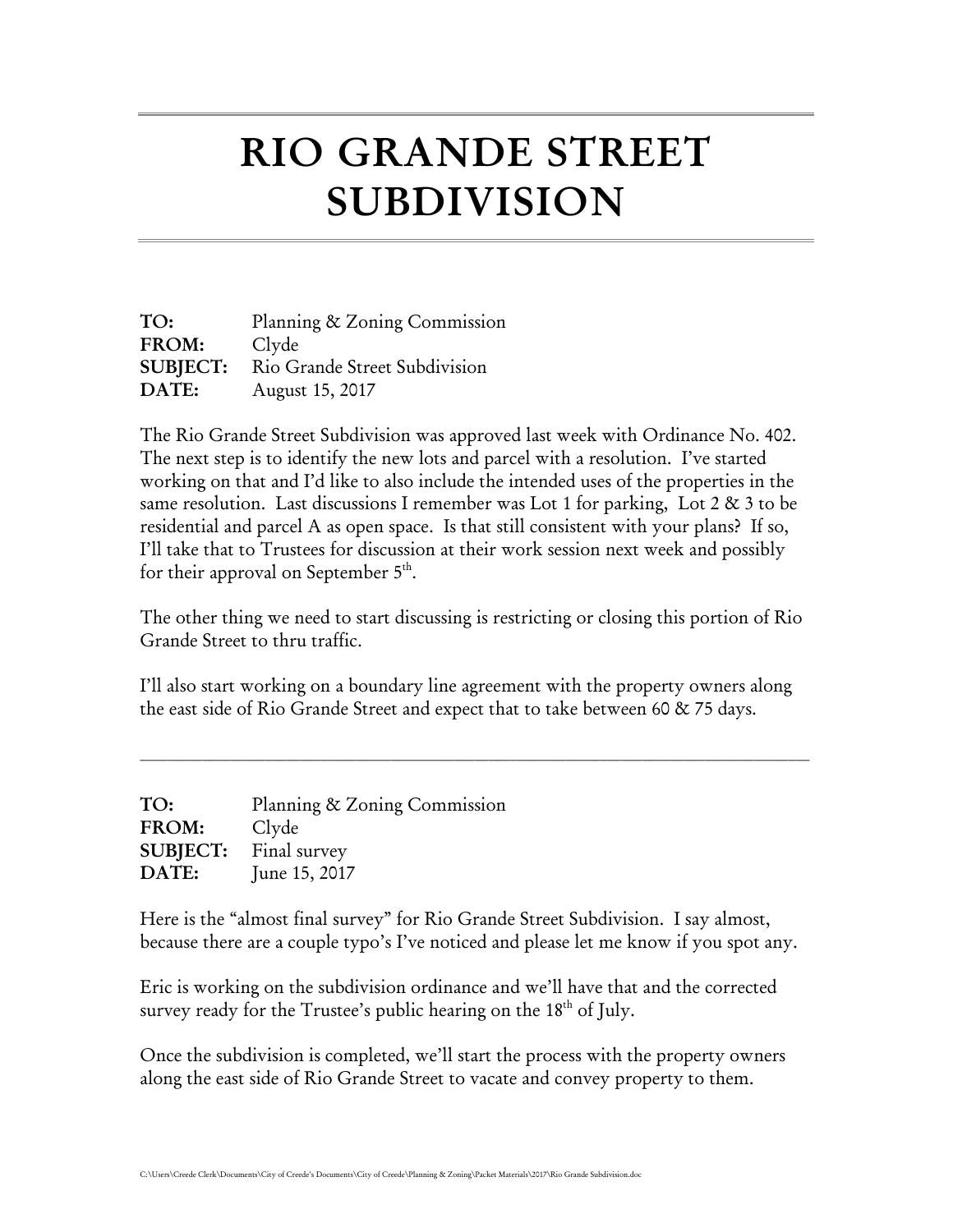After your public hearing and discussion, please vote on recommending: The Board of Trustees approve this subdivision at their July 18, 2017 meeting.

| TO:         | Planning & Zoning Commission |
|-------------|------------------------------|
| FROM: Clyde |                              |
|             | <b>SUBJECT:</b> Final survey |
| DATE:       | May 14, 2017                 |

I heard back from Clay, Toby and Eric after our meeting with the Planning & Zoning Commission and most of the questions have been answered.

Clay explained the widths of 4<sup>th</sup> Street and the alley was discussed back in August of 2014 when the Minimum Utility Protection Requirements were discussed along with the Alternate plan of not extending 4<sup>th</sup> Street. The alley was chosen to be 20' for proper maintenance access to the sewer line and reducing 4<sup>th</sup> Street to 40', benefited the size of lots 2 and 3.

I also talked with Ron (McLaughlin) and he said the "Lane" designation was intended to avoid development requirements associated with larger municipalities and he didn't realize there were parking issues for some of the property owners on the north end of Rio Grande Street. Ron also thought calling it a "Lane" instead of a "Street" would be more conducive to limiting thru traffic. However Eric explained, that it is the discretion of the City of Creede to open or block any City right-of-way to vehicular traffic regardless of the name. So at this point, we are not going to vacate Rio Grande Street nor establish a new Rio Grande Lane.

This subdivision will be handled as a major subdivision and we'll have public hearings with P&Z and the Board of Trustees that combine the preliminary and final plat review process as well as combine the right-of-way vacation process for portions of Lots 1, 2, 3, and Parcel A to be created. After that process is finished, the City can consider vacating portions of Rio Grande Street and conveying them to the five property owners along the east side.

I've attached a copy of the notice for the public hearing(s) and as you can see this process should be wrapped up by the 18<sup>th</sup> of July.

We just need to replace "Lane' with "Street" on the final survey, in the title and on the street.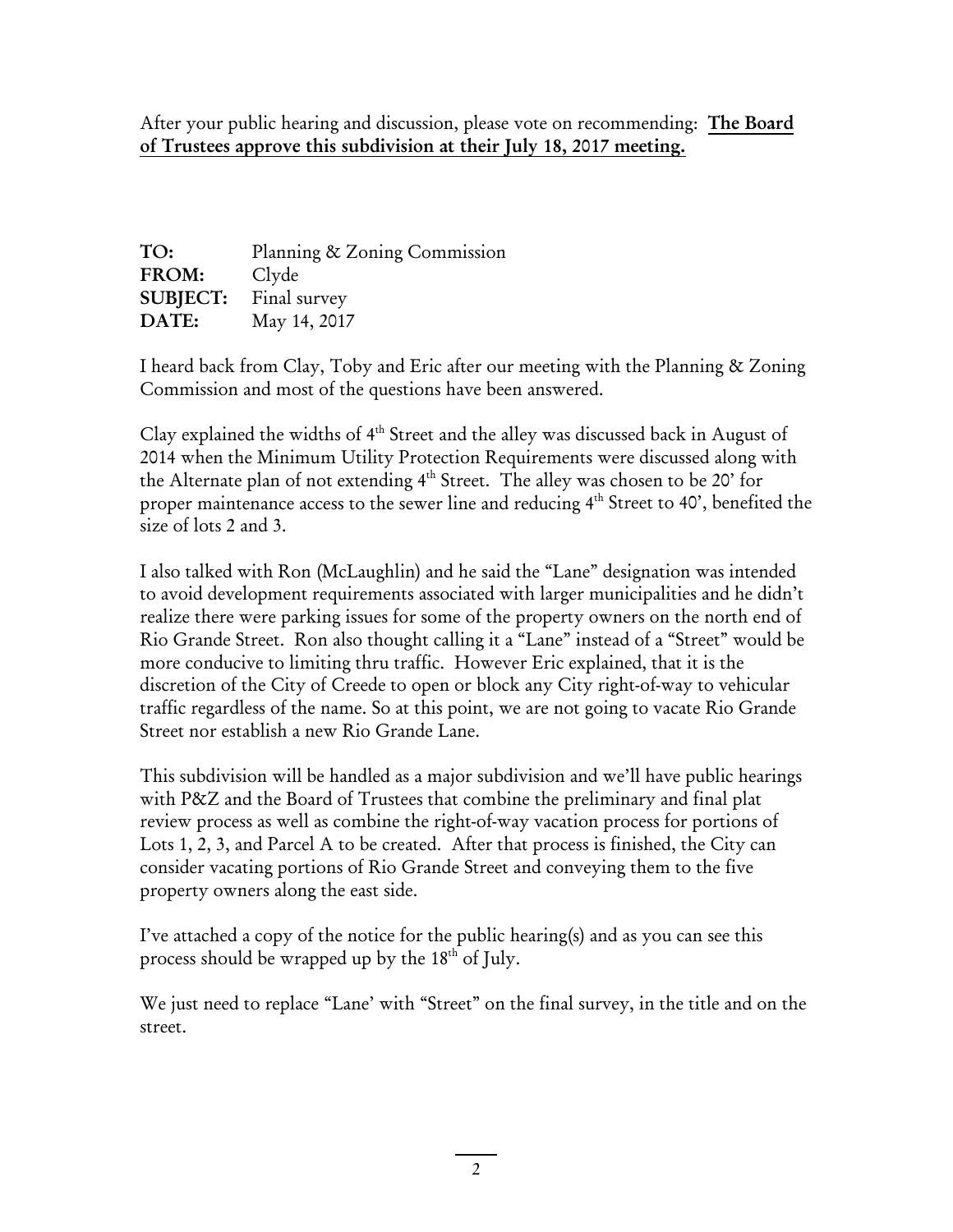We'll also need to get the property descriptions from Toby for the portions of Rio Grande Street to be conveyed to Lots 1, 2, 3, and Parcel A. We'll use Ordinance No. 402.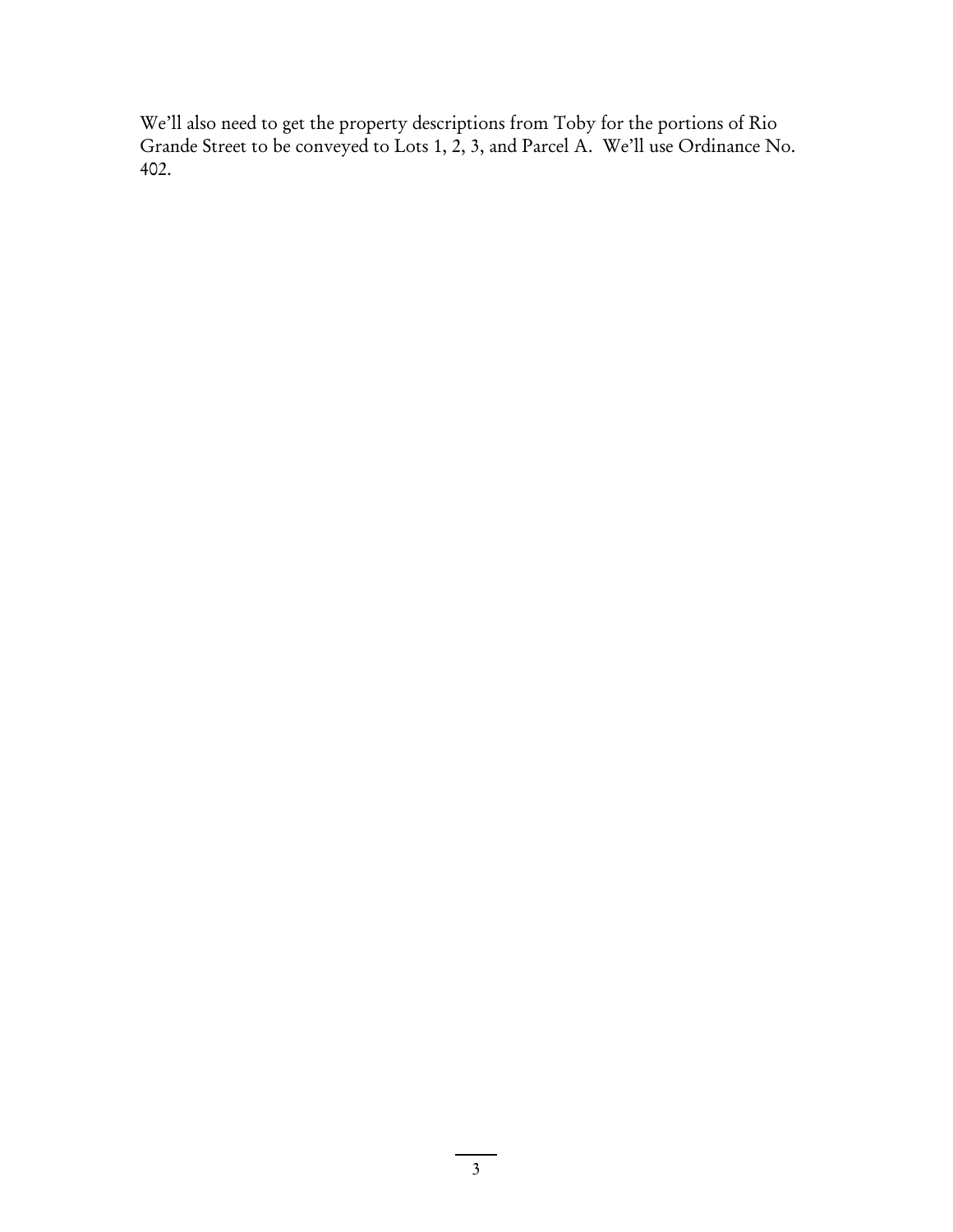## VICK VARIANCE

TO: Planning & Zoning Commission<br>FROM: Clyde FROM: SUBJECT: Sharon Vick Variance request DATE: August 15, 2017

Sharon Vick submitted a Land Use Application requesting a variance on her front and back yard setbacks.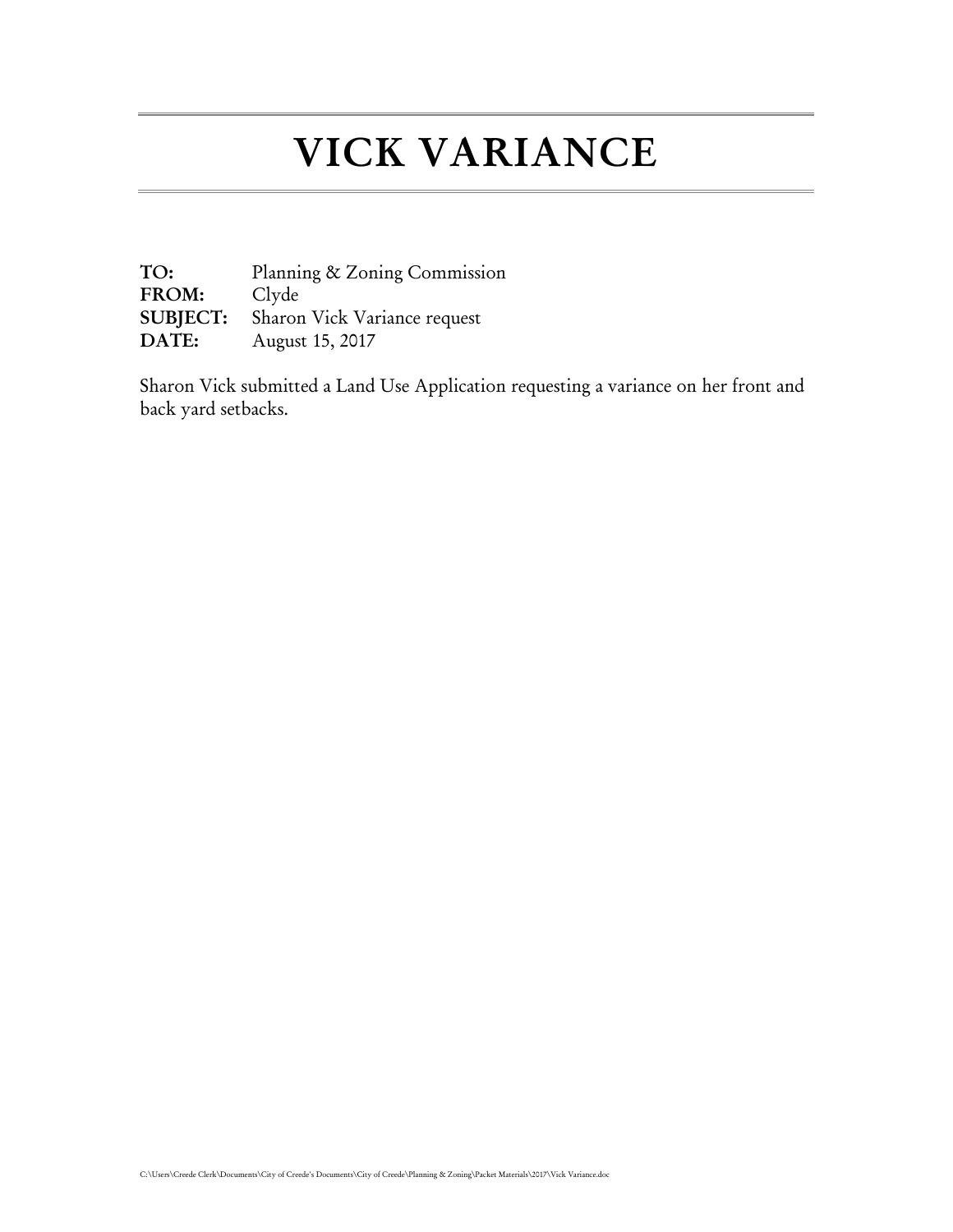**To:** Creede of City, Board of Trustees:

**From:** Planning & Zoning Commission

## **Prepared by:** Ed Vita

**Contents:** First pass, draft proposals, ideas and notes. Tiny Home and RVs Topic

## **Summary:**

- 1. The City of Creede is experiencing a housing shortage.
- 2. Creede currently has two Tiny Homes and several RV issues that citizens are concerned about.
- 3. The City has no formal regulatory structure in place for these new dwelling types.
- 4. These two subjects have recently combined themselves within discussions of the P&Z Commission. This is mostly due to the State of Colorado recently classifying a Tiny Home on a trailer with wheels as a recreational vehicle (RV).
- 5. Alleviating a housing shortage is a difficult. Current regulatory framework misses the essence of the compact urban development promise. While looking at the current regulations and researching the trend surrounding Tiny Homes, there are several issues within the current CDC document that need to be addressed which could allow the construction and/or placement of a Tiny Home within City limits in a controlled, positive and suitable manner.
- 6. This is a proactive, first pass, draft proposal.

## **Needs:**

- Keep in the spirit of the Creede Mission & Vision Statement.
	- o Balance planning and freedom
	- o Make Creede a sustainable place for year-round families
	- o Highlighting and supporting key community and economic drivers
- Keep in the spirit of the Creede Development Code document whereby it states that Compact Urban Growth is encouraged using in-fill development
- Address the Tiny home subject. The Tiny Home topic within our local government is a proactive discussion trying to place Creede ahead of the curve on issues happening in Cities and Counties in the nearby San Luis Valley today.
- Address the expansion of the Tiny Home subject since the State of Colorado recently decided that a Tiny Home on a trailer with wheels is an Recreational Vehicle.
- Bring recommendations and fixes to current regulations pertaining to RVs that could lead to issues in the future. Whether for a Tiny Home or a Regular RV vehicle.
- Bring recommendations and fixes to current regulations to assist in alleviating the "housing crunch" that Creede is currently experiencing.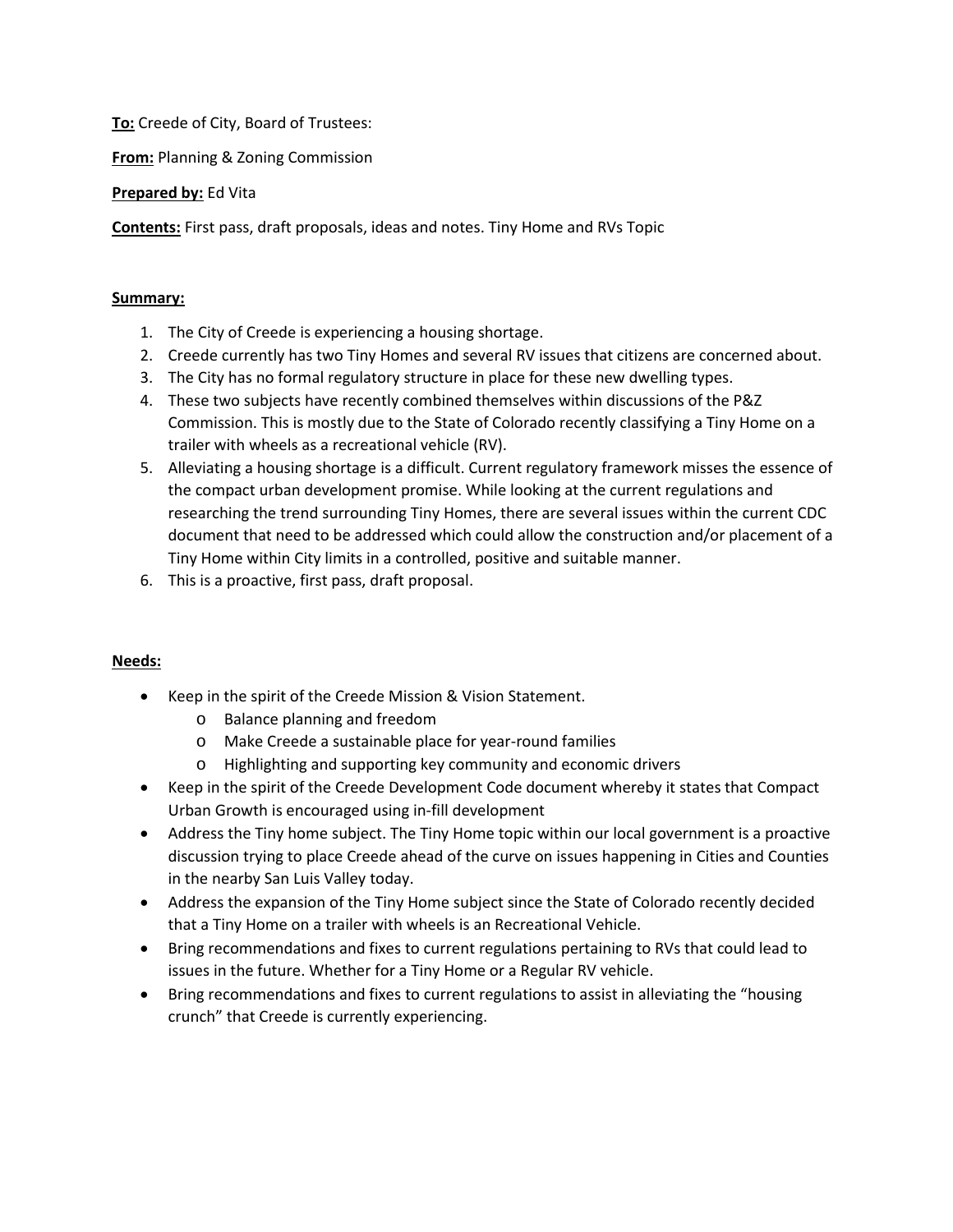### **Activities:**

- Line by line identification and reconstruction of key areas of the CDC (Creede Development Code) that speak directly to building, zones, standards, allowable/special uses, RVs, RV parks.
	- o Current CDC-Article 4 (Zone Districts and Official Zoning Map
	- o Current CDC-Article 5 (Development Standards)
	- o Current CDC-Article 6 (RV Parks)
- Craft the proposal itself:
	- o Formulate a first pass, comprehensive proposal in draft form to present to the City P&Z Commission.
	- o Discussion and possible revision/addition/subtraction of ideas, fixes, etc.
	- o Presentation to the Board of Trustees for review, possible acceptance and/or direction
	- o Possible revision per Trustee suggestions
- Adoption of fixes to enhance our City's future position

**Evaluation:** including notes, fixes and ideas:

- **Article 4: Notes and Recommendations: (Zone Districts and Official Zoning Map)** (Article 4 included as PDF for reference)
	- 1. 09-04-060: TABLE, second to last line: minimum square footage should be decreased to 250sq ft. Currently the P&Z has mentioned lowering it to 400 sq. ft. with a review process for anything lower. As per nationwide Tiny Home trends. 250 sq. ft. is recommended. The Special Review process could allow homes of smaller size. The minimum could be 120 sq. ft. This minimum is open to discussion.
	- 2. 09-04-060: Permitted uses (6): is listed as single family detached dwellings. What is that definition? If this is meant to be just a single-family dwelling detached from other we should just leave this alone.
	- 3. 09-04-070: Table, second to last line; minimum square footage should be decreased to 250sq ft. Currently the P&Z has mentioned 400 square ft. Trends suggest that this is too high. Should someone want to build smaller condo type structures we should encourage it. 250 sq. ft. is recommended and a special review could allow home of smaller size.
	- 4. 09-04-080: Residential Uses; Currently in B1 single family residences are not allowed. Same for accessory dwellings. Currently B1 has single family residences which are noncompliant. Zone B1 needs to be revamped or split into parts. There is some concern to maintain a "Main Street Corridor" and preserve its integrity as it stands today. There are concerns to prevent a tiny home from being placed in the concerned area of the new Main Street Zone.
		- Idea #1: Creation of an entirely new "Main Street" Zone
		- Idea #2: B1 Zone could be divided in to B1A and B1B. B1A could be the new Main Street Zone. B1B could be created to allow single family residences, some already exist, then allow a smaller/tiny home to be built/placed off the Main Street Corridor but… behind it or near it… in some instances. Example: Krueger property.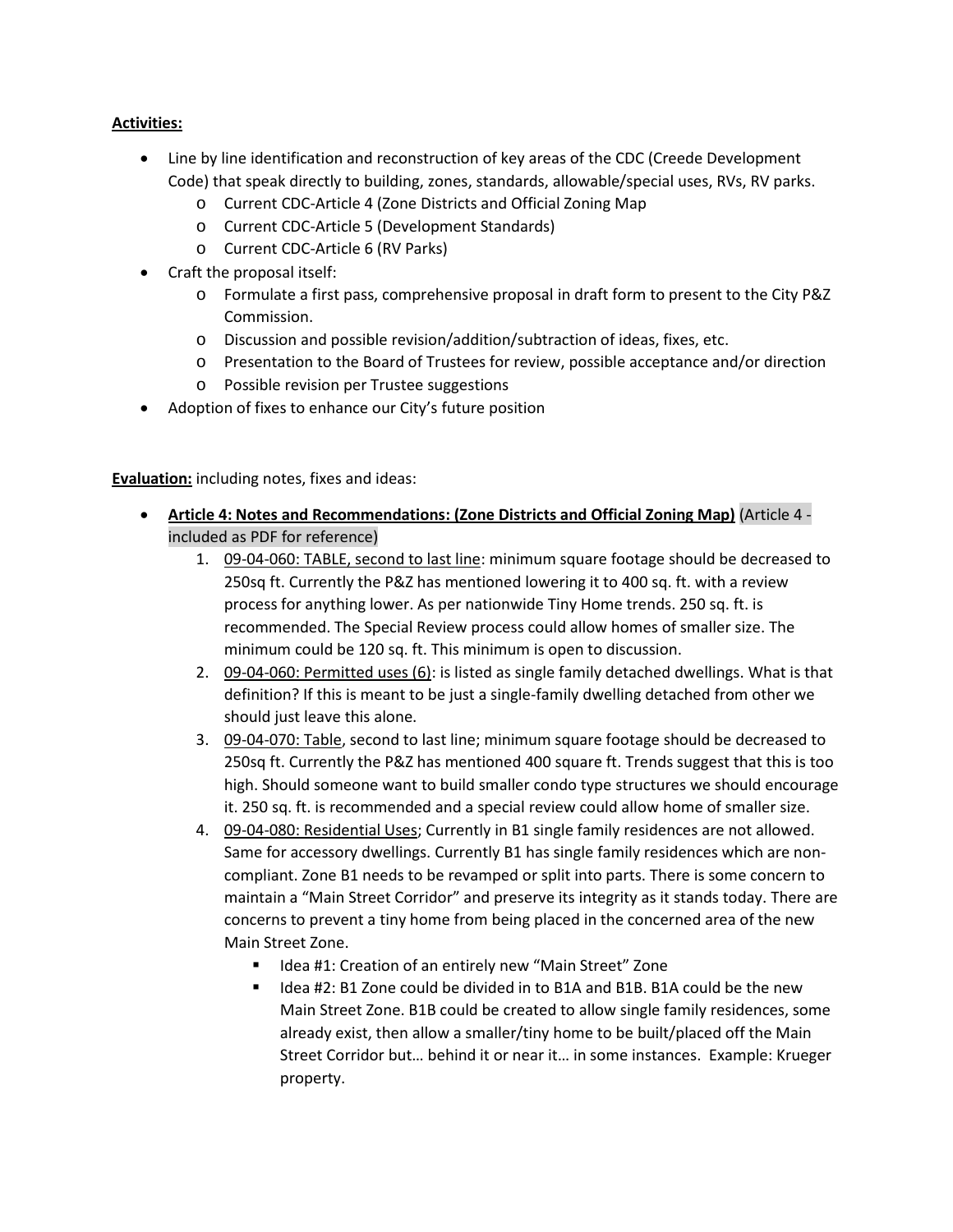- 5. 9-04-090: (c) Special Review Uses: (1) Residential Uses: Accessory Dwelling should be allowed for single family dwellings that are in this zone. 250sq. ft. could be the minimum with a special review for any accessory dwelling under 250 sq. ft.
- 6. 9-04-090: (c) Special Review Uses: (1) Commercial Uses: The term "Rental" could be added here to augment any type of "sales" activities that are permitted here. There is concern and mention of "rentals" happening in the area. This is a good place to put language to support that activity here and not in other zones. Could add "ATV" verbiage in here as well. Both Commercial and Industrial Zones could have the term "rental(s)" added.
- 7. 9-04-100: Table: second to last line: Minimum square footage needs to be decreased here as well. It currently states 800. P&Z talked about this in the initial "rework" discussions of the CDC document. Seems that it never got changed in our original CDC discussions before passing onward to Trustees. 250 square foot is the minimum that is recommended. Currently no Mobile Home is larger than 850sq. ft. thereby creating conflict should a Mobile Home need replacement or reconstruction.
- 8. 9-04-170: Table: Permitted Uses: accessory dwelling should be permitted in B1B... should the Commission decide to go this route of splitting the Zone. This would allow increased density around the B1 zone which the rest of this document suggests.
- 9. 9-04-170: Table: Permitted Uses: Two-Family Dwellings: Currently multi-family dwellings are allowing in B2. If the condition permits we could allow a two-family unit in the Zone as well. It seems we allow a multi-family dwelling and not a two-family dwelling. Seems to contradict overall message of this document to increase density.
- 10. 9-04-170: Table: Permitted Uses: Mixed Use Dwelling Units: The description of this type of building are vague to non-existent. If this suggests that a dwelling could exist within a business type structure, it would make sense to allow this in the Industrial Zone as well as other parts of this document suggest that as well.
- 11. 9-04-190: (d) General Standards: (4) Same Ownership Required: This is an important topic for ADU construction throughout this document. The City of Creede would have issues with allowing ADUs to be sold off from the main property.
- 12. 9-04-190: (d) General Standards: Size: Currently the maximum size for an ADU is 600 sq. ft. Elsewhere it is stated as 800sq.ft. Fixing the discrepancy and allowing ADUs of a smaller size would promote density in these areas. It is suggested that we protect the integrity of the main property by not allowing an ADU to exceed the size of the main residence. If a maximum is desired a recommendation of 1000sq ft. Special Review for anything bigger.
- 13. 9-04-190: (e) Additional Standards for Specific Accessory Uses and Structures: (iii) Size: Currently there is a conflict with what is mentioned in "Note #12" and what is written in this section. Here it states 850 sq. ft. as the maximum size. As mentioned earlier a maximum of 1000sq ft. could be used.
- 14. 9-04-190: (e) Additional Standards for Specific Accessory Uses & Structures: (iv) Limit on number: This is important to note that we already have a restriction on the number of ADUs. It is listed here and should be placed elsewhere in the document. Single owner of both residence and ADU should be placed elsewhere in the document.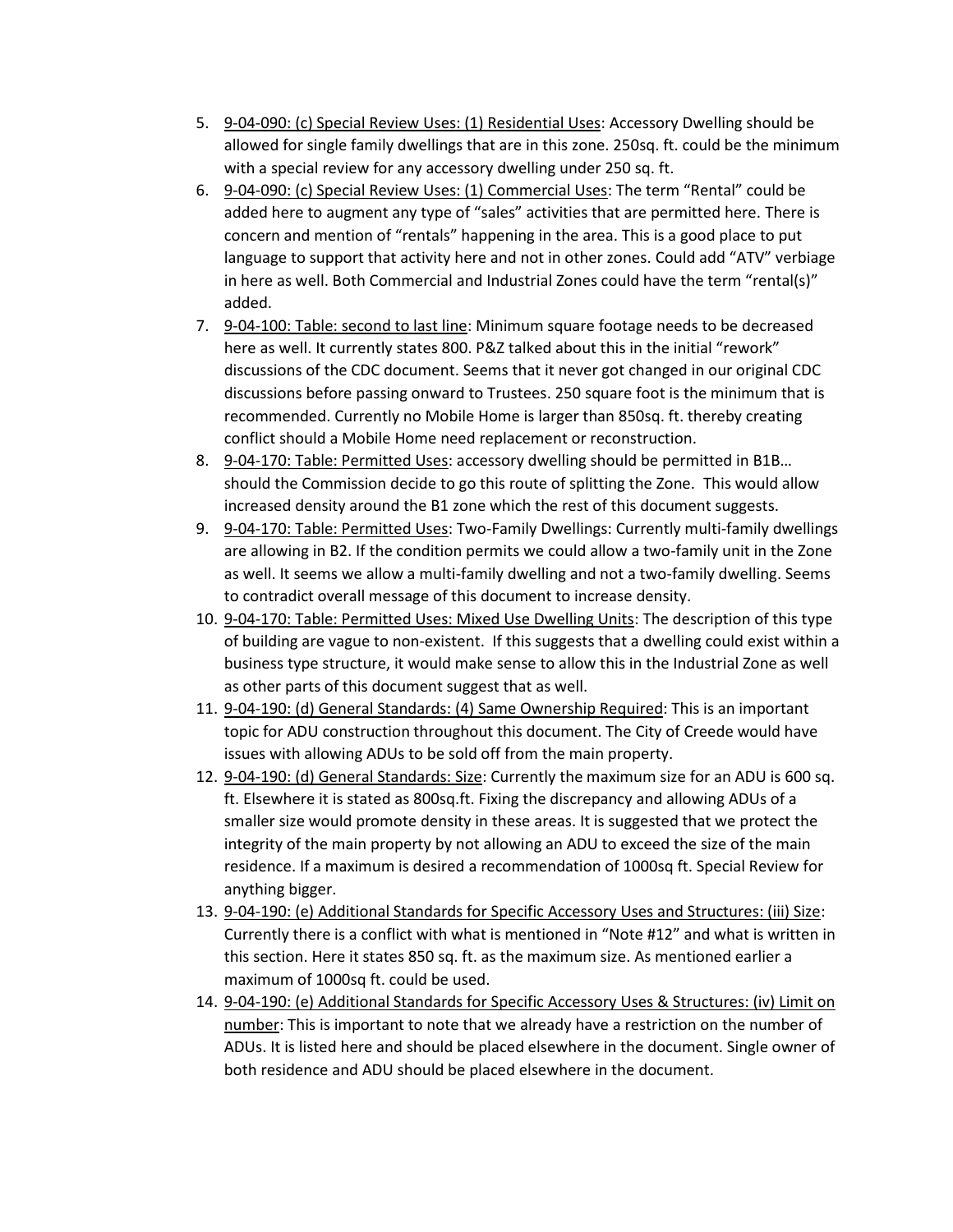- 15. 9-04-080: Special Review Uses: (2) Residential Uses: Currently a single-family dwelling is a Special Review case. In the instances where we have this non-compliance already we should allow an ADU on the property to allow for increased density.
- **Article 5: Notes and Recommendations: (Development Standards**) (Article 5 included as PDF for reference)
	- 1. 9-05-050: Parking: (c) Parking Restrictions for Excess Weight Vehicles and RV's: This is currently very restrictive. There is non-compliance all over the city. 72 hours is not enough time for a visit. Restricting the parking of vehicles on the public right of way seems to be an area of concern. Some of the restrictions to which an owner can park vehicles is harsh. It is recommend to remove the following individual items from being restricted on private property; boats, boat trailers, trailers, motor homes, atv, rvs, detached/dismounted campers.
	- 2. 9-05-050: Parking: (c) Parking Restrictions for Excess Weight Vehicles and RV's: This is really harsh as well. A visitor is visiting and they only get 24 hours? I would suggest at least 72 hours on the public road granted nothing (traffic flow etc) isn't being blocked or impeded.
	- 3. 9-05-050: Parking: (c) Parking Restrictions for Excess Weight Vehicles and RV's: Colorado has just determined that a Tiny Home on wheels is considered an RV. Colorado doesn't give many definitions to RVs. However, Creede does have many definitions of an RV in CDC-Article 6 – RV Parks. We could allow a RV/Tiny Home onto private property in certain zones if a new classification of RV is established. Reference CDC-Article 6 in this proposal. When connected to basic utilities it could be classified as an ADU given its construction. This same "connected to water/sewer" requirement could pertain, in summer months, to a RV/Motorhome/travel trailer for a visitor to this community provided that there is only one unit on any one piece of private property. More than 1 RV unit, of any type, on a single parcel is currently classified as an RV park in other areas of the CDC document. We want to allow visitors but restrict RV parks to where they are most appropriate. We want visitors and workers here in Creede.
- **Article 6: Notes and Recommendations: (RV Parks):** (Article 6 included as PDF for reference):
	- 1. 9-06-010: Definitions: Recreational Vehicle (RV): RVs are clearly defined here. Several definitions of several different renditions of a recreational vehicle. The descriptions are quite good. These could serve the City well for research, enforcement, etc. They're also helpful/descriptive enough to be able to distinguish between the many types listed.
		- I suggest the City add a new RV classification to this list:
			- (g): Tiny Home/RV. Simple Definition: Usually constructed of similar materials resembling residential home construction. However, mounted on a trailer with wheels. Skirts are sometimes used to hide the wheels when in one stationary place. Tiny Home/RVs usually do not have "cartridge type" toilet systems require hookup to local water and sewer utilities to be fully operational. Kitchen, bathrooms, lighting, fixtures, electrical outlets, windows and doors tend to resemble residential construction as well. Not intended to be pulled around the highways often. Usually manufactured by a Tiny Home builder/company or using plans designated as a Tiny Home Structure. Owner built units need to